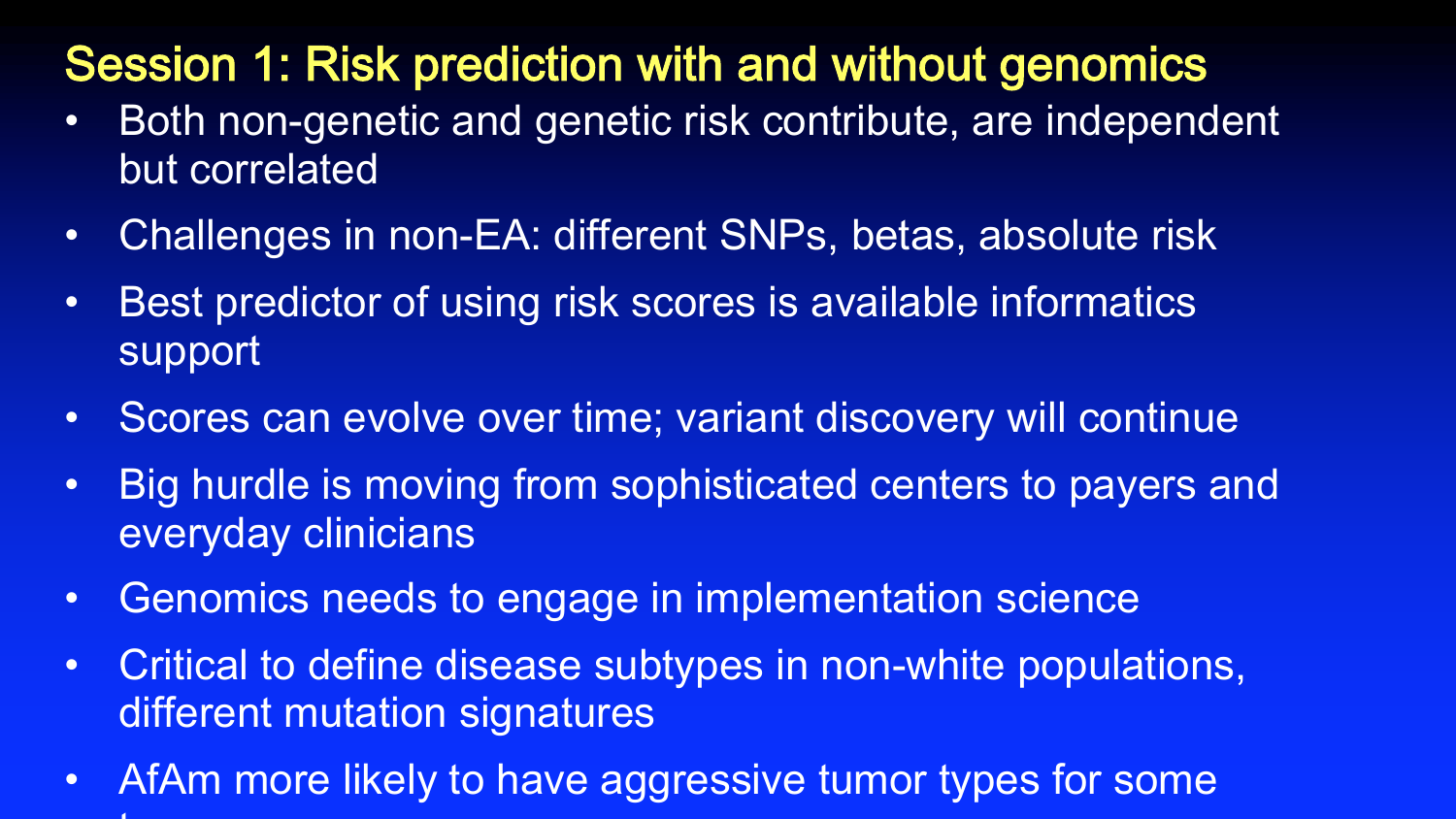## Session 2: Using informatics and electronic health record (EHR) data in risk prediction

- PheRS– another reason not to store genetic data as PDFs
	- Identifies novel pathogenic variants, interpret VUS
	- Potential solutions vary; recommendation- bring them together to share
- Structure-leveraged models improve prediction from both PRS and mammography and both contribute compared to LR
	- Learned models sometimes are improvements over conventional methods, identify novel risk factors
	- Simple models often work well
- Perfectly calibrated, very high (0.95) AUC models can give very different results– 0.1 vs 0.9 risk
- Identifying high/low risk subgroups could be integrated into healthcare delivery system rather than post hoc research
- Need for research on the best way to deliver information to clinicians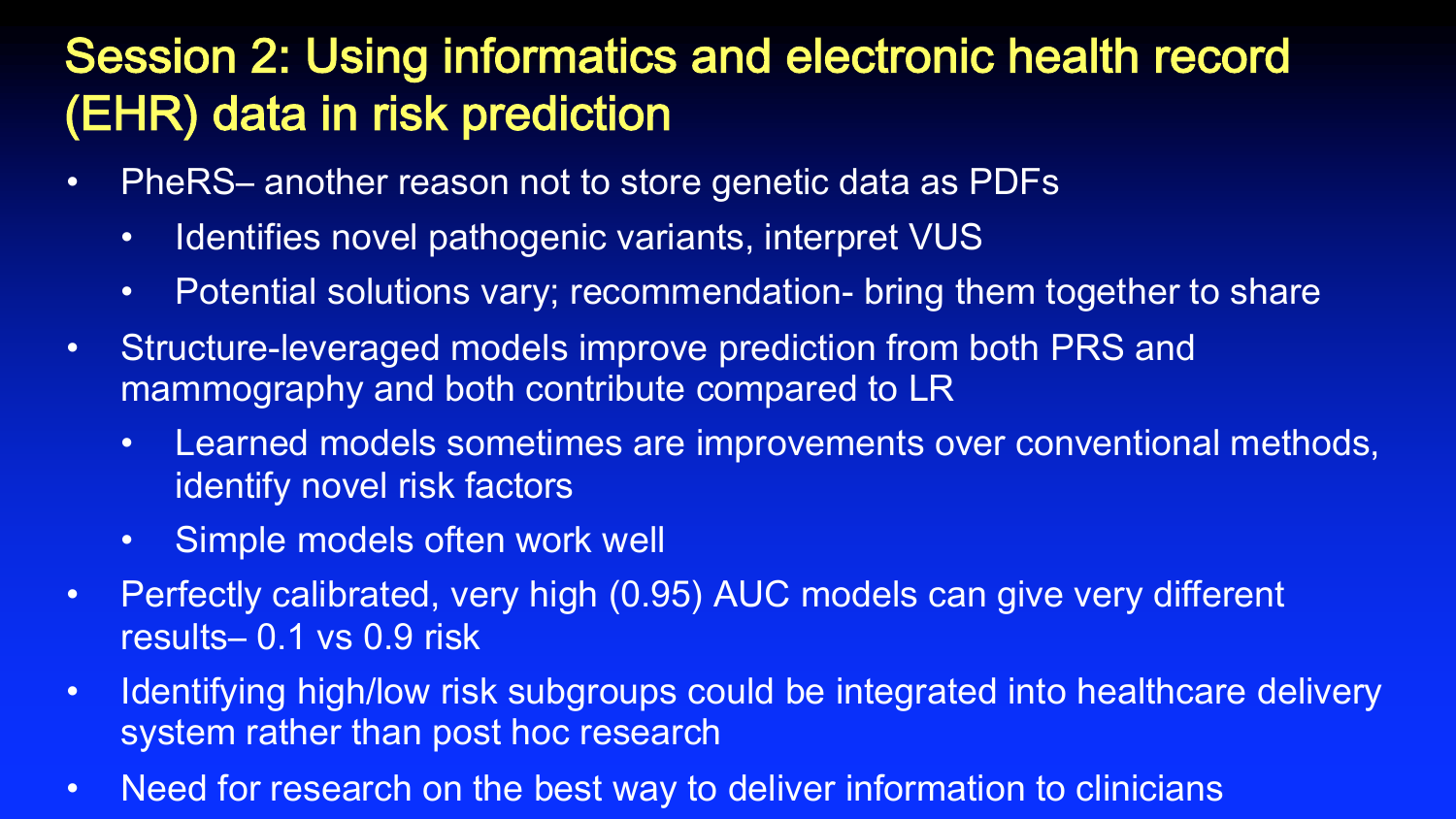#### Session 3: Choosing the best models—lessons from diverse complex diseases

- Integrated risk prediction models (SNPs + FHx + imaging + OCPs/lifestyle) can identify more women at increased risk
- Most cases still occur outside high-risk groups, still need population-wide strategies
- Current PRS are better at predicting low-risk disease because there's more of it (specifically in breast cancer), need better prediction of aggressive disease
- PRS provide solid foundation for identifying biomarkers and associated risk– badly needed in schizophrenia
- PRS as biomarker for AF patients at high risk of cryptogenic stroke or pts without AF needing long-term monitoring?
- PRS can identify persons at risk (for obesity) at very early ages– other conditions?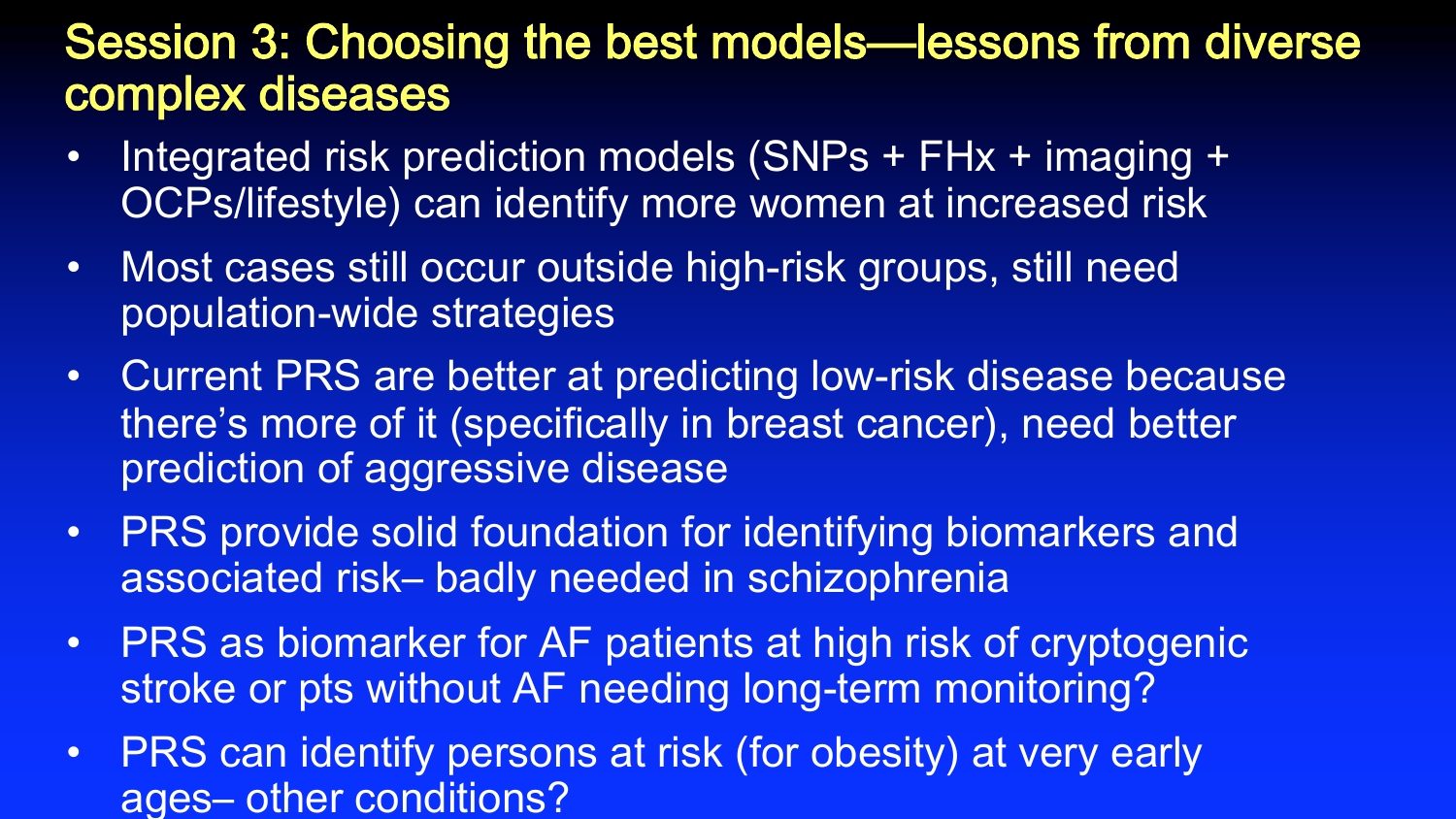#### Session 4: Other 'omic data

- Distantly acting (>1Mb) eQTLs much more cell type specific than locally acting eQTLs that act across all tissues
- Can examine entire medical phenome for rare diseases like VACTERL, develop PheRS, identify associated genetic variants
- At highest exposure levels, risk likely multiplicative but appears additive at low levels of exposure
- Epigenetic association studies (EWAS) more complicated than GWAS, include temporal variation and direction of causality
- Adult-onset methylation of many CpGs heritable, may explain more variability than SNPs
- EWAS identify new genomic regions influencing complex traits
- $\bullet$ "DNAmet age" as potential biomarker of aging, but warrants further research
- Predictors of disease may not be the best predictors of therapy response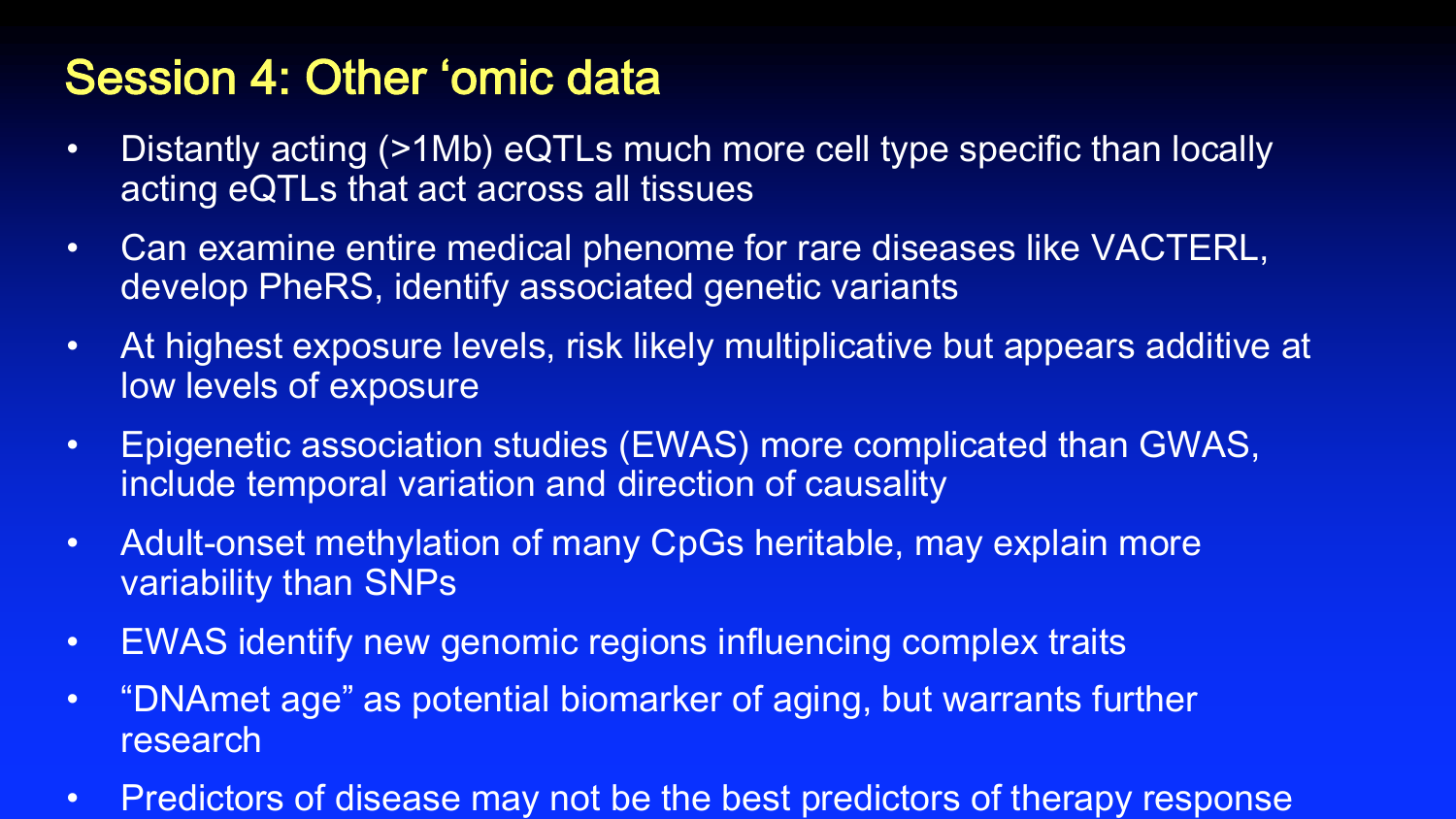## Panel– Clinical Trial of Genomic Risk Prediction?

- Do we need a clinical trial of genomic risk prediction?
	- Yes, probably multiple trials depending on purpose
	- Probably a trial of multiple conditions/scores
- If so, what should it test
	- Should have actionable response; response implementation should be feasible
	- Include educational components
	- Collaborate across multiple diseases, multiple NIH Institutes
	- Value for diagnosis (bipolar disease) as well as intervention
- In whom
	- Ancestry-matched scores
	- Include appropriate environmental exposures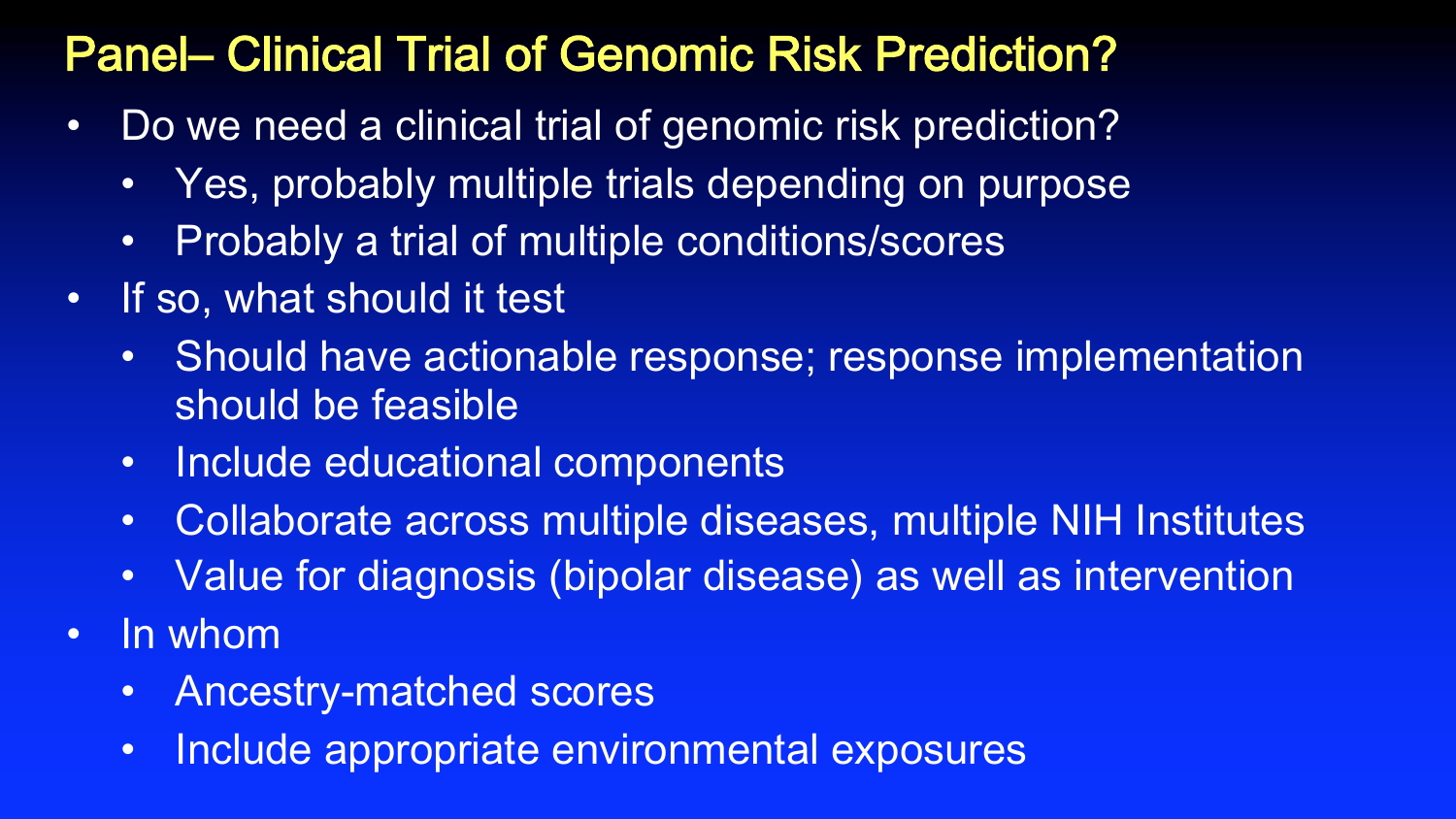## Panel– Clinical Trial of Genomic Risk Prediction?

- With what outcomes?
	- Hard outcomes
	- Implementation outcomes: acceptability, costs, sustainability
	- Hybrid designs: clinical as well as implementation outcomes
	- Psychological outcomes: impact on patients
	- Reproductive outcomes
	- Influence physician behavior, uptake of recommendations
- What do we need to know before planning such a trial?
	- Analytic and clinical validity; effect size
	- Potential for worsening outcomes or widening health disparities in under-represented groups
	- Practice guidelines with known interventions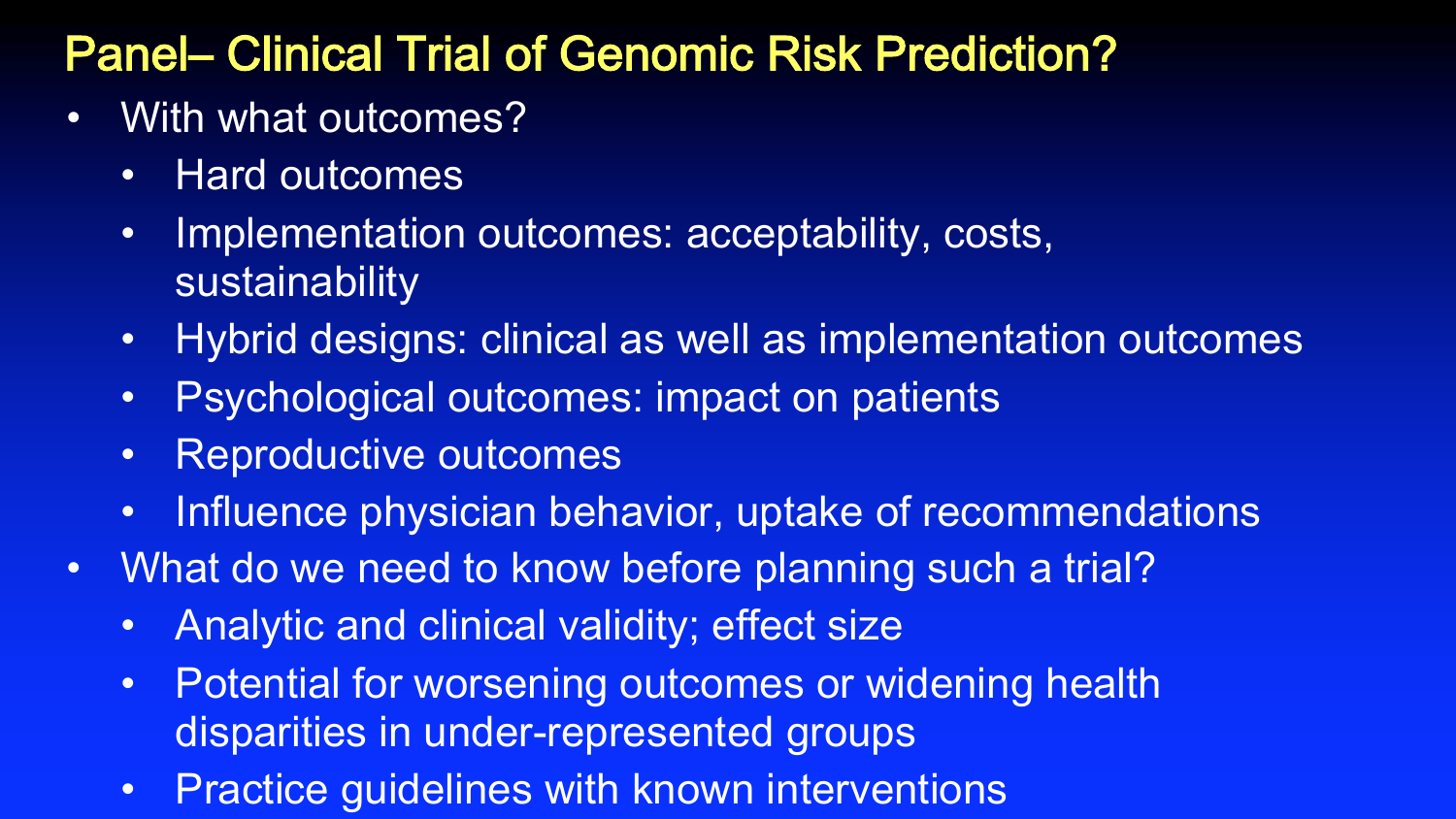### Panel– Clinical Trial of Genomic Risk Prediction?

- Consider PRS for response to therapy such as IBD, employers
- 20 diseases may be enough to capture breadth across them
	- Data in non-EA populations– those where risk estimates are several-fold different
	- Age of onset, when to intervene
	- Strength of environmental component
	- Burden/invasiveness of intervention
	- Genetic architecture
	- Implementation model
	- Availability of hard endpoints
	- Bigger impact of PRS on AUC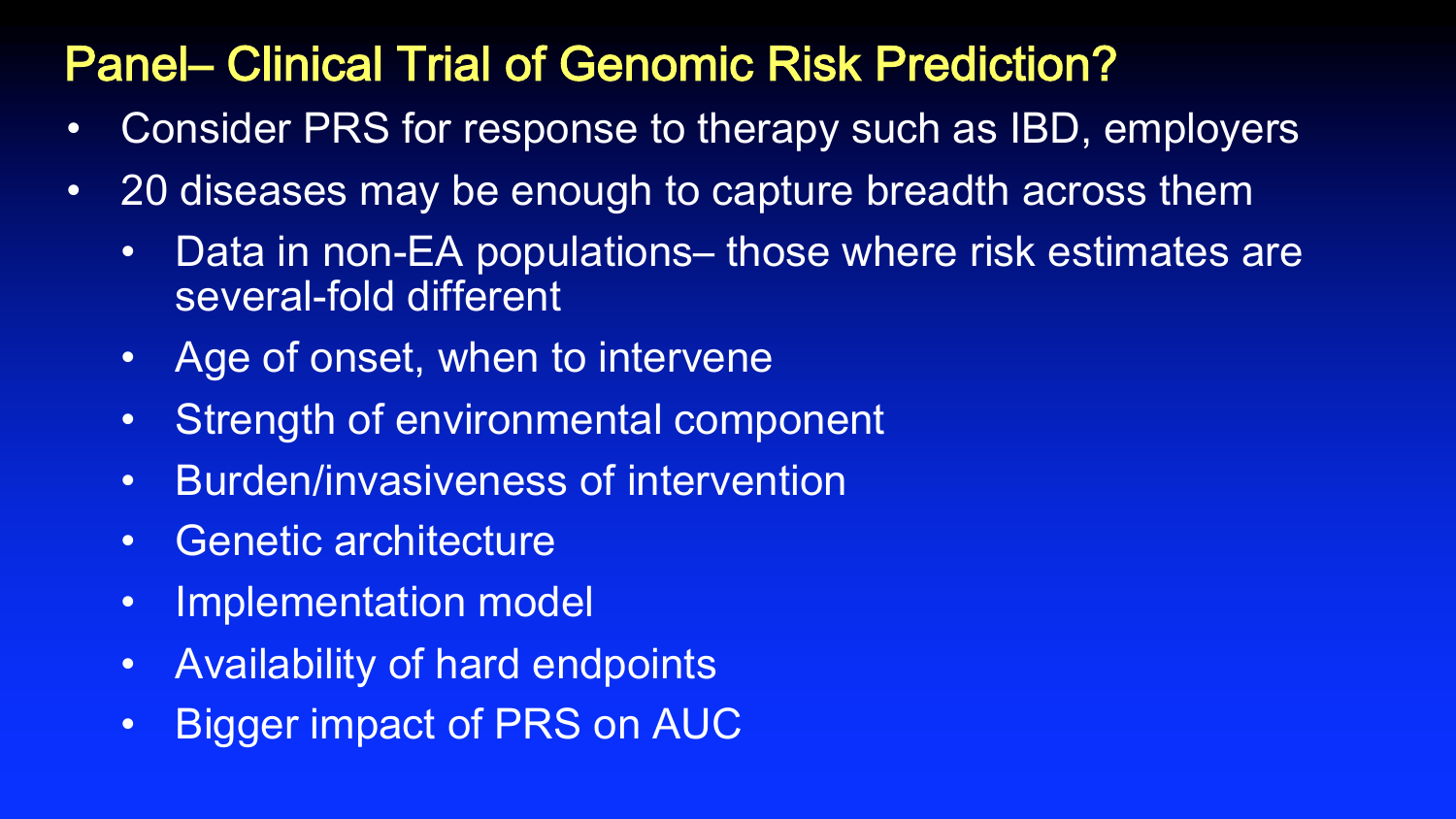## Prioritization of Research Directions

- Complexity of disease
	- Lack of environment or other confounders (Prostate cancer)
- Amount of existing data
- Effect size
	- Use of models for assessment of potential impact
	- Prevention vs. therapeutic intervention
	- Differential response to intervention in different populations
- Availability of hard endpoints
- Use of existing longitudinal cohorts, trial data (with genotypes?)
- Find ways to incorporate genetics into existing risk calculators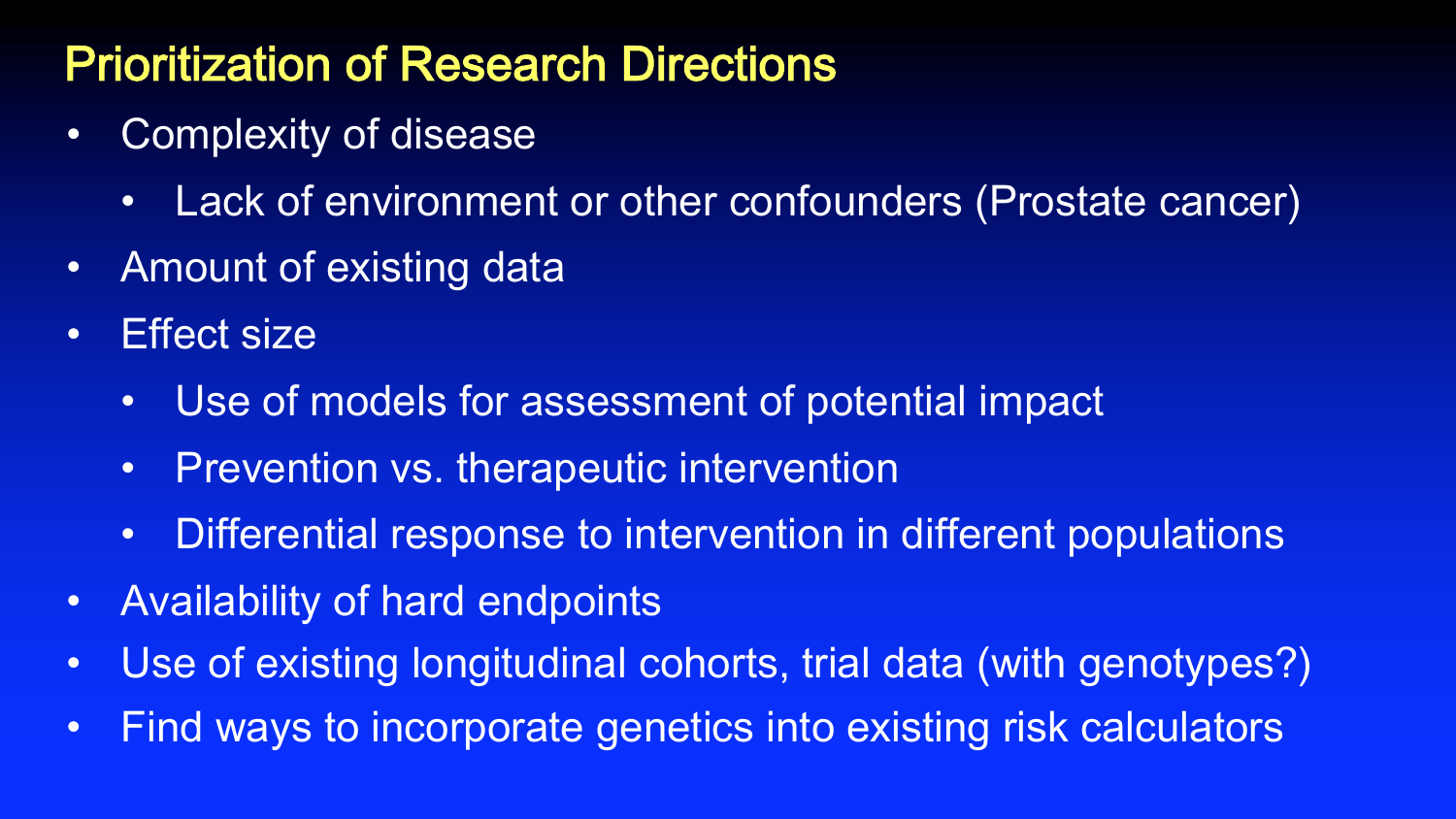### Prioritization of Research Directions

- Diversity
	- Risk scores for every ethnic group? Different weights across ethnicities? Pan-ethnic scores?
	- Disproportionately increased (benefits) findings of more variants and more causal variants in non-EA groups
- Multiplex approach in populations
	- Increase number in population at high (or low) risk of something
- Amenability to implementation in real-world health systems
- Use 'omic data as way to weight SNPs, how to combine 'omics
- Patient-centered measures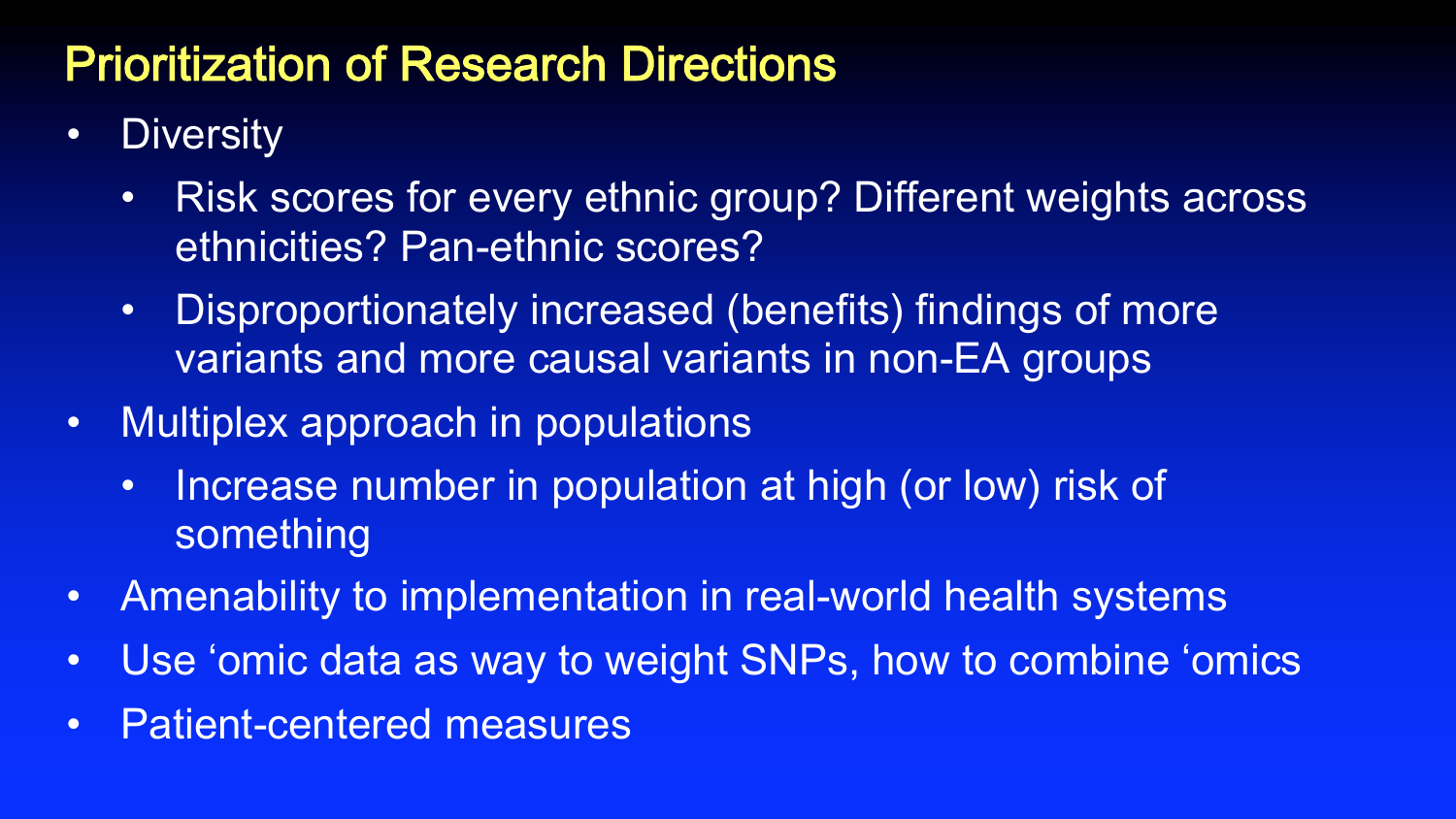# Critical Knowledge Gaps

- Applicability of risk prediction models from 1960s or 1990s to risk prediction now and in future
	- Lowered risk of AD for *APOe4* carriers over time
- Role of other 'omics may be more predictive than genomics
- Studying populations of recent African Ancestry with large variation can help discover new causal variants, and better narrow down causal variants
- Explore serial transcriptomics/epigenomics as indicators of early disease rather than q6mo imaging with burden/harm
- Acceptability of risk estimation to patients
- Converting relative risk to absolute risk differs across populations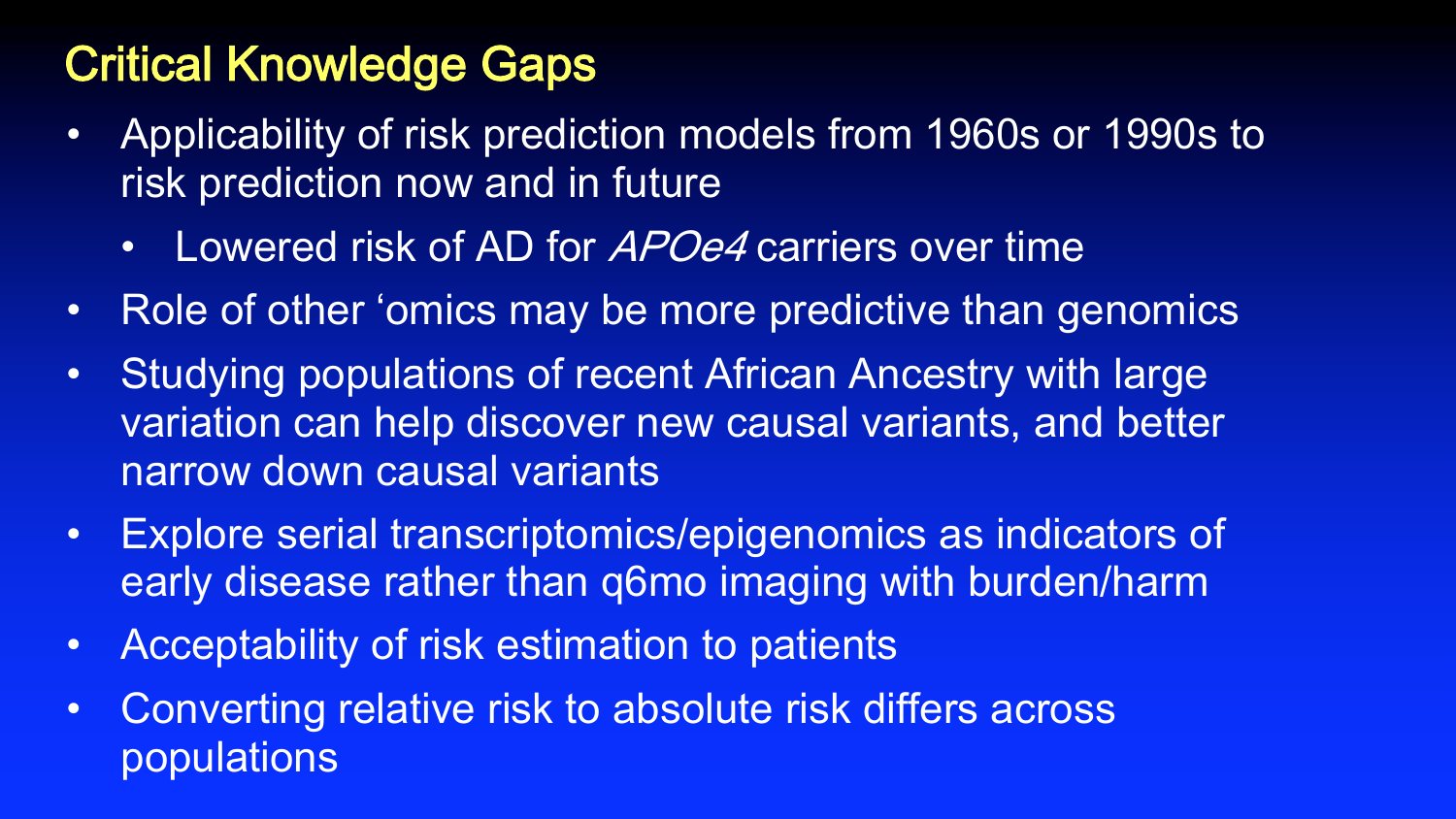# Next Steps

- Develop and distribute summary of this meeting
- Consider manuscript on research directions in genomic risk
- Post slides, videos, meeting summaries on website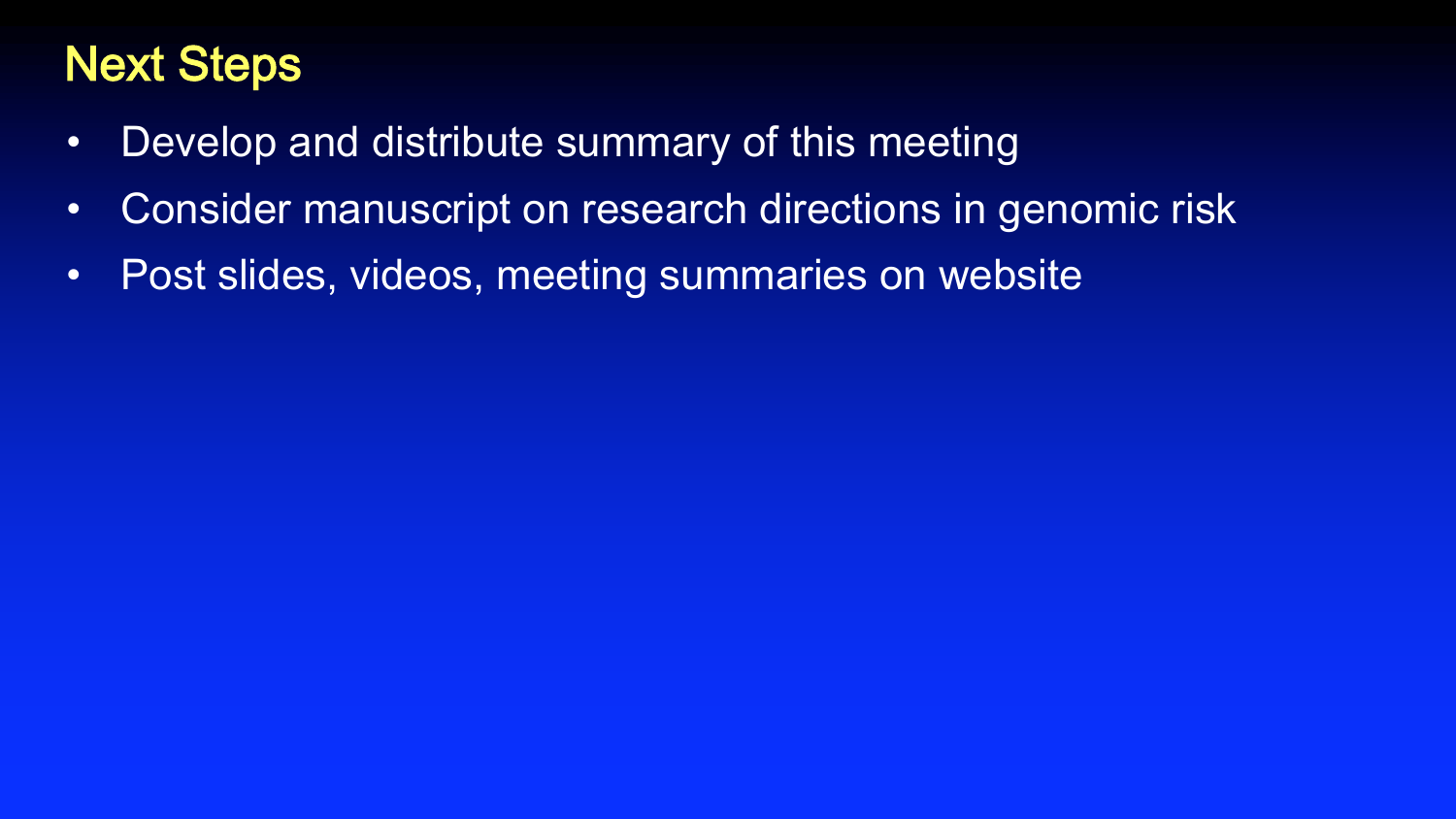## Future Directions

- Improve PRS to be disease subtype and ancestry-specific
- New risk factors/biomarkers needed to further improve risk stratification
- Double size of current GWAS to find risk variants in diverse populations
- Find ways to incorporate genetics into existing risk calculators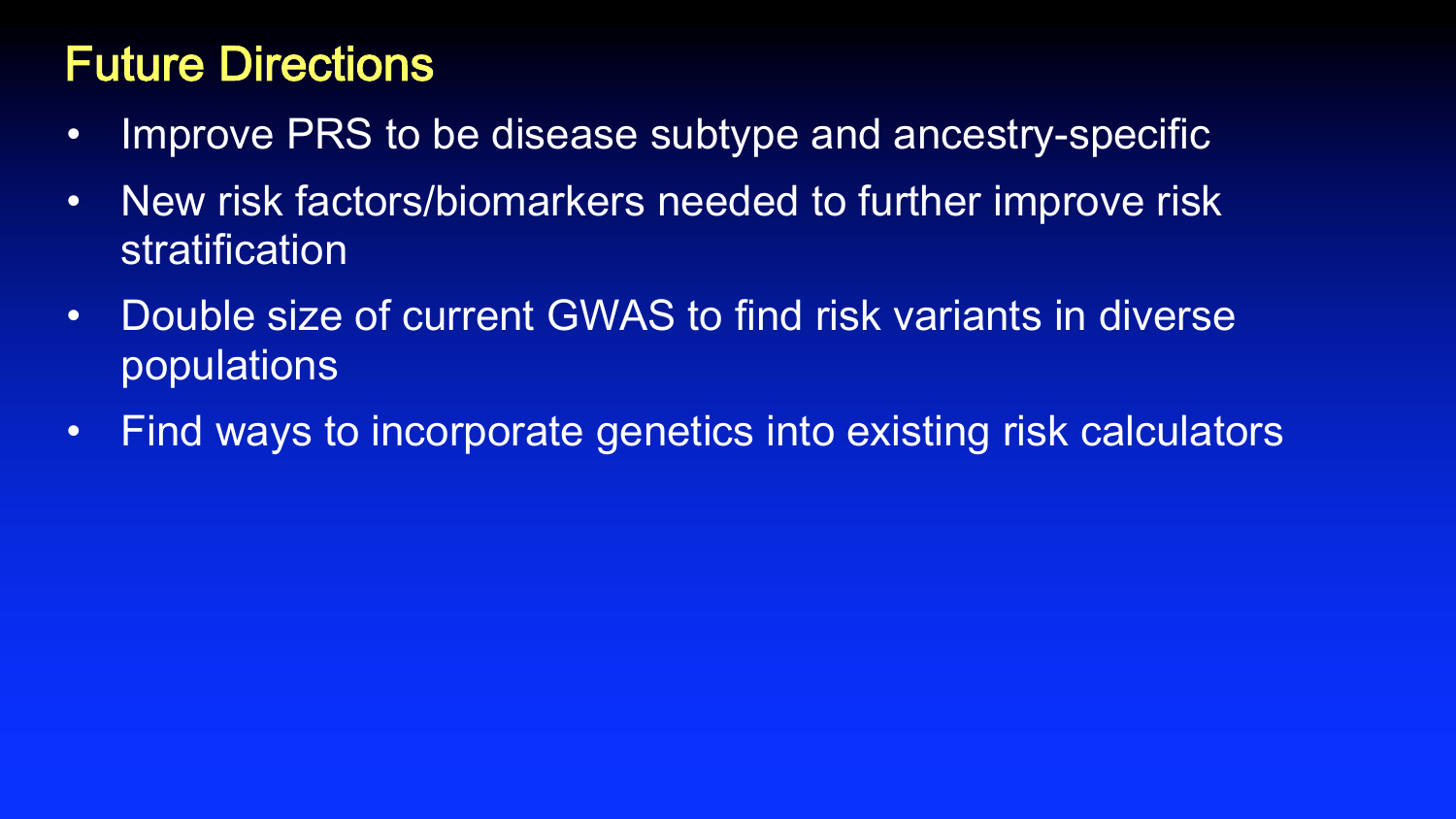#### Out-takes

- GRS for CHD adds to risk for hard ASCVD, increasing risk about 2.2 times per unit increase in GRS (vs. 2.4 for PCE)
- Pooled Cohort Equations (PCE) risk does add to genetics, statistically independent but correlated
- Requires adoption of common standards across studies: outcomes, risk score components
- Unanswered questions:
	- When to test?
	- How to test?
	- Whom to test?
	- When to intervene?
	- How to coordinate care providers?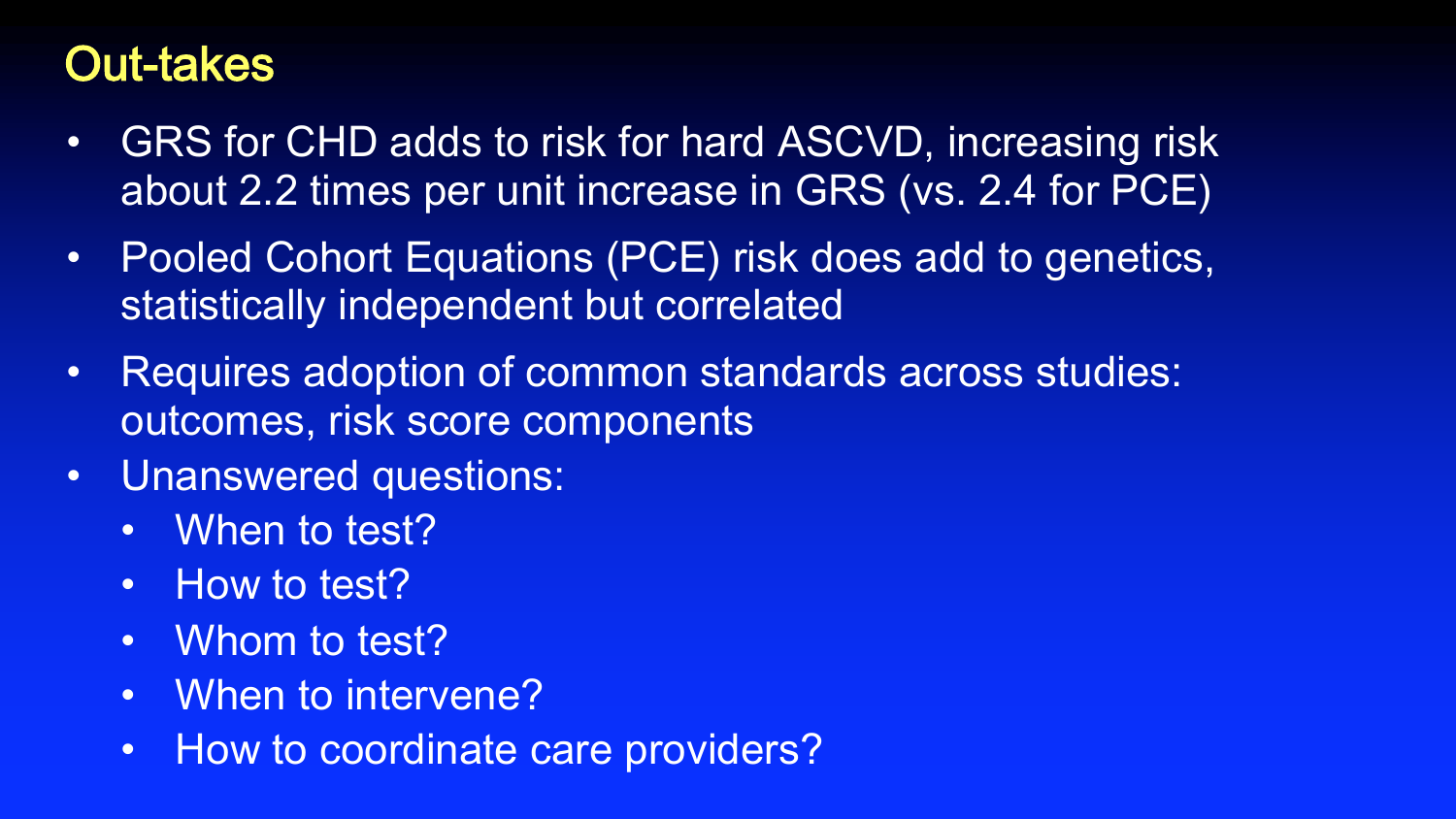#### Out-takes

- Relationship inference from EHR enables h2 estimates; some good, some not– why?
- Risk prediction for psychiatric disorders less likely to be applied in population screening
- Engage companies with large employee base to conduct trials? Large healthcare systems?
- Workflow for implementation– but these are local
- Distinguish effect of "gene" vs. "variant"